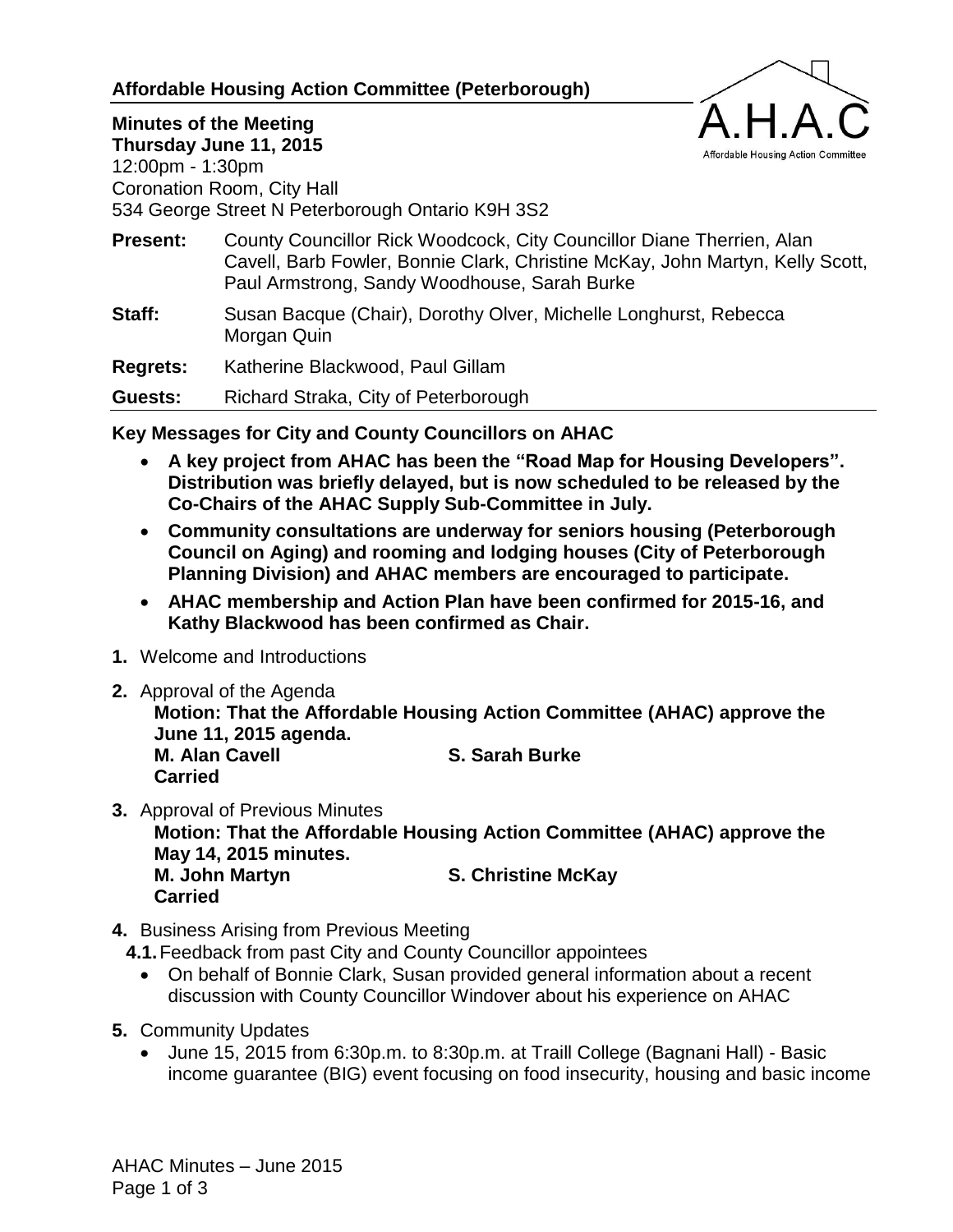### **Affordable Housing Action Committee (Peterborough)**



**Minutes of the Meeting Thursday June 11, 2015** 12:00pm - 1:30pm

**6.** Association Updates

**6.1.**Ontario Non-Profit Housing Association (ONPHA)

- Regular email circulations provide updates **Motion: That the Affordable Housing Action Committee (AHAC) renew its membership with the Ontario Non-Profit Housing Association (ONPHA) for one year (July 1, 2015 to June 30, 2016) at a cost of \$450. M. John Martyn S. Alan Cavell Carried**
- **6.2.**Canadian Housing & Renewal Association (CHRA)
	- Regular email circulations provide updates
- **7.** AHAC Action Plan 2015 Update see 10.2a. below
- **8.** Reports from Sub-committees
	- **8.1.**Community Education verbal update
	- **8.2.**Services See 9.1 below
	- **8.3.**Supply April 8, 2015 and June 10, 2015 notes are available upon request
	- **8.4.**"Road Map for Housing Developers" Communication Plan Working Group - verbal update
	- **8.5.**Adhoc committee to celebrate National Housing Day 2015 verbal update
	- **8.6.**Collective Impact Working Group Update verbal update
- **9.** Reports from Other Standing Committees
	- **9.1.**Homelessness Support Services Coordinating Committee May 27, 2015 notes available upon request
	- **9.2.**Peterborough Poverty Reduction Network (PPRN) update provided

## **10.**New Business

- **10.1.**Lodging House Presentation Richard Straka (moved ahead of Item 4)
- Richard will book a more in depth consultation in the coming weeks
- **10.2.**Annual items for the June meeting

a) Outline and Approve 2015/16 actions – AHAC Action Plan 2015 Update

**Motion: That the Affordable Housing Action Committee (AHAC) continue their commitment to follow the work plan set out in the Action Plan for 2015 for the remainder of the year, as approved on January 2015.**

**M. Sarah Burke S. Alan Cavell Carried**

b) Committee Membership and Nomination of Chair

**Motion: That the Affordable Housing Action Committee (AHAC) membership composition from 2014/15 be confirmed for the 2015/16 year.**

**M. Sandy Woodhouse S. Paul Armstrong Carried**